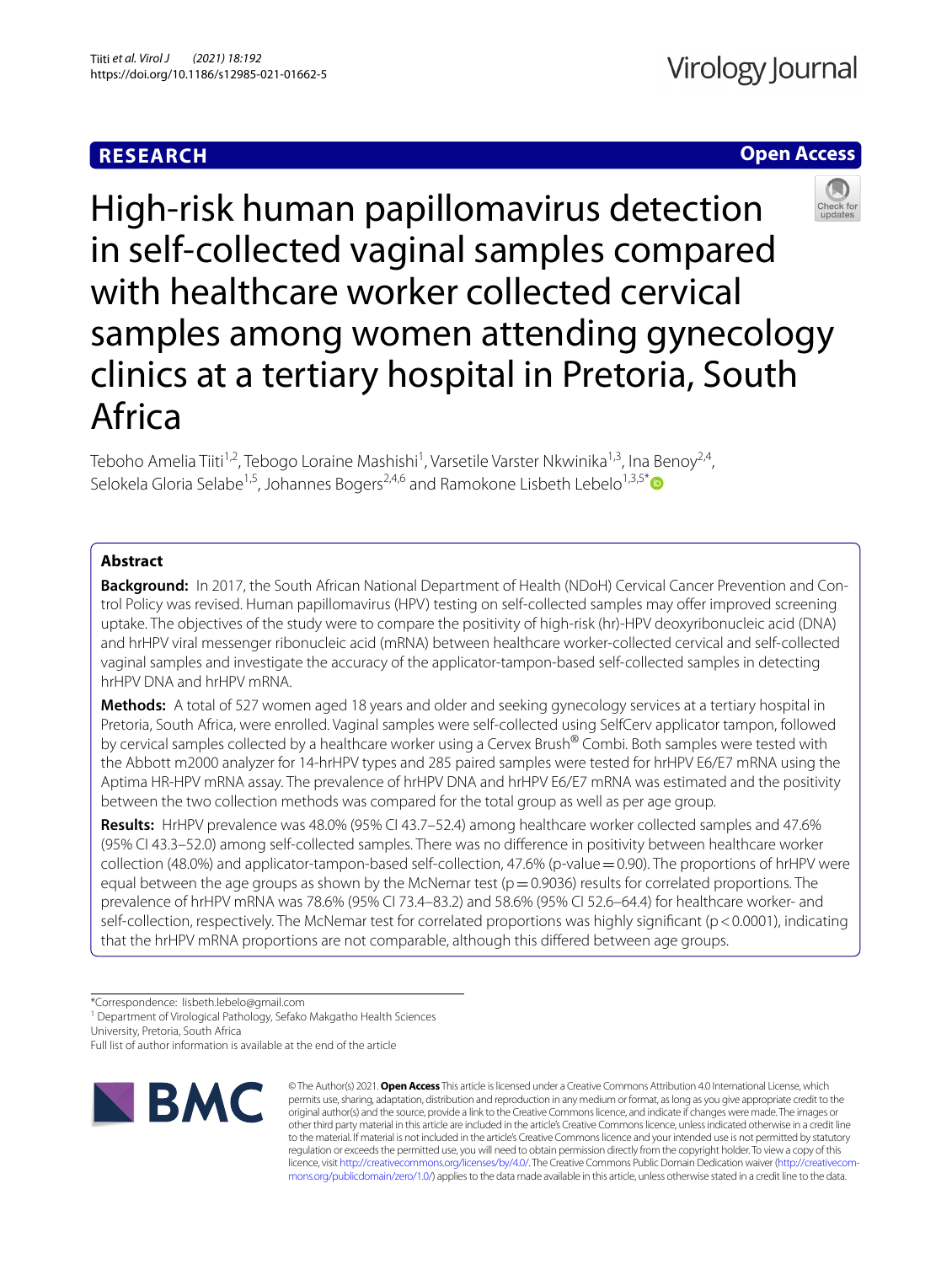**Conclusions:** Applicator-tampon-based self-collection has a comparable hrHPV DNA positivity rate as healthcare worker collection but diferent positivity rates for hrHPV mRNA. Self-sampling showed high concordance with healthcare worker-collected sampling for hrHPV DNA detection, especially regarding HPV 16/18 detection. HrHPV DNA was equally detected between the total group as well as per age group. Implementation of self-sampling using an applicator tampon as a primary screening tool may be considered.

**Keywords:** Cervical cancer, Human papillomavirus, HPV-self-sampling, ThinPrep PreservCyt, HPV mRNA testing

# **Background**

Cervical cancer is the third most common cancer in women worldwide, with an estimated 570,000 new cases and 311,000 deaths reported in 2018  $[1]$  $[1]$ . The incidence and mortality of cervical cancer have reduced in highincome countries (HICs) following the implementation of regular screening programs and annually repeated Papanicolaou (Pap) smear analysis [[2](#page-7-1)]. However, cervical cancer remains a health problem in low- and middleincome countries (LMICs) as cytology-based screening programs have not been efective in reducing the cervical cancer burden for diferent reasons such as low screening coverage, lack of quality assurance, and poor organization of government screening programs [\[2\]](#page-7-1). Cervical cytology is very specifc for the detection of precancerous lesions or cancer [\[3](#page-7-2)]. However, false-negative results are consequently caused by sampling and detection errors and the sensitivity as low as 30% [[4\]](#page-7-3). According to the National Department of Health (NDoH) Cervical Cancer Prevention and Control Policy of South Africa, factors contributing to high cervical cancer incidence in the country include socioeconomic status and place of residence, education level, and social arrangement of the family, access to services, healthcare worker skills, and stigma [\[5](#page-7-4)].

The South African National Department of Health has had a cervical cancer screening program since 2000 and makes provision for three cervical cancer screening tests in 10-year intervals for HIV-negative asymptomatic women aged 30 years and older. The policy has since been updated to include primary prevention of cervical cancer through HPV vaccination of young girls aged 9–12 years [[5\]](#page-7-4). Furthermore, the policy has taken into consideration the availability of new screening technologies and plans to institutionalize quality assurance for screening approaches to foster the accuracy and reliability of the tests. In terms of new screening technologies available, the government has proposed the rollout of HPV testing and recommends the investigation of self-sampling for HPV testing [\[5](#page-7-4)].

HPV testing allows for the opportunity of self-collected samples. Moreover, several studies have demonstrated comparable HPV results between self-collected and healthcare worker-collected samples [\[6](#page-7-5)[–8](#page-7-6)]. Comparable HPV results between self-collected samples and healthcare worker-collected samples have resulted in the use of HPV testing on self-collected samples as a primary screening modality in HICs. Furthermore, fndings from a meta-analysis suggest that self-sampling for HPV may increase screening uptake [[9](#page-7-7)]. Additionally, several studies that have ofered HPV self-sampling have shown an increase in participation rates  $[10-13]$  $[10-13]$ . Participation rates may be increased because of not undergoing a pelvic examination, which is one common barrier to screening [[14\]](#page-7-10). Factors that may discourage women from attending regular screening include lack of time, discomfort, inconvenience, and cultural objections  $[15]$  $[15]$ . Therefore, self-sampling may cater to the mentioned factors and thus, it may improve screening coverage.

To date, there is inadequate evidence on the comparative performance of self-sampling devices in South Africa. In the revised South African Cervical Cancer Prevention and Control Policy mentioned above, data is required to support the inclusion of self-sampling in the context of national cervical cancer screening programs in the country. The SelfCerv applicator tampon (Ilex Medical Ltd, Johannesburg, South Africa) is an improved, convenient, discreet, and easy-to-use device that is intended to self-collect vaginal samples for the identifcation of HPV and thus, remains to be investigated in terms of HPV detection. The objectives of the study were to compare the positivity of hrHPV DNA and hrHPV mRNA between healthcare worker-collected cervical and selfcollected vaginal samples and investigate the accuracy of the applicator-tampon-based self-collected samples in detecting hrHPV DNA and hrHPV mRNA.

# **Methods**

# **Study design and population**

A cross-sectional study was conducted from June 2016 to November 2018 among 527 women attending gynecology clinics at a tertiary hospital in Pretoria, South Africa. The patients attended the gynecology clinic for review with pap test after treatment with large loop excision of the transformation zone (LLETZ); colposcopy examination after a positive pap test, cervical cancer screening using a pap test; and termination of pregnancy, family planning, and other gynecology-related services.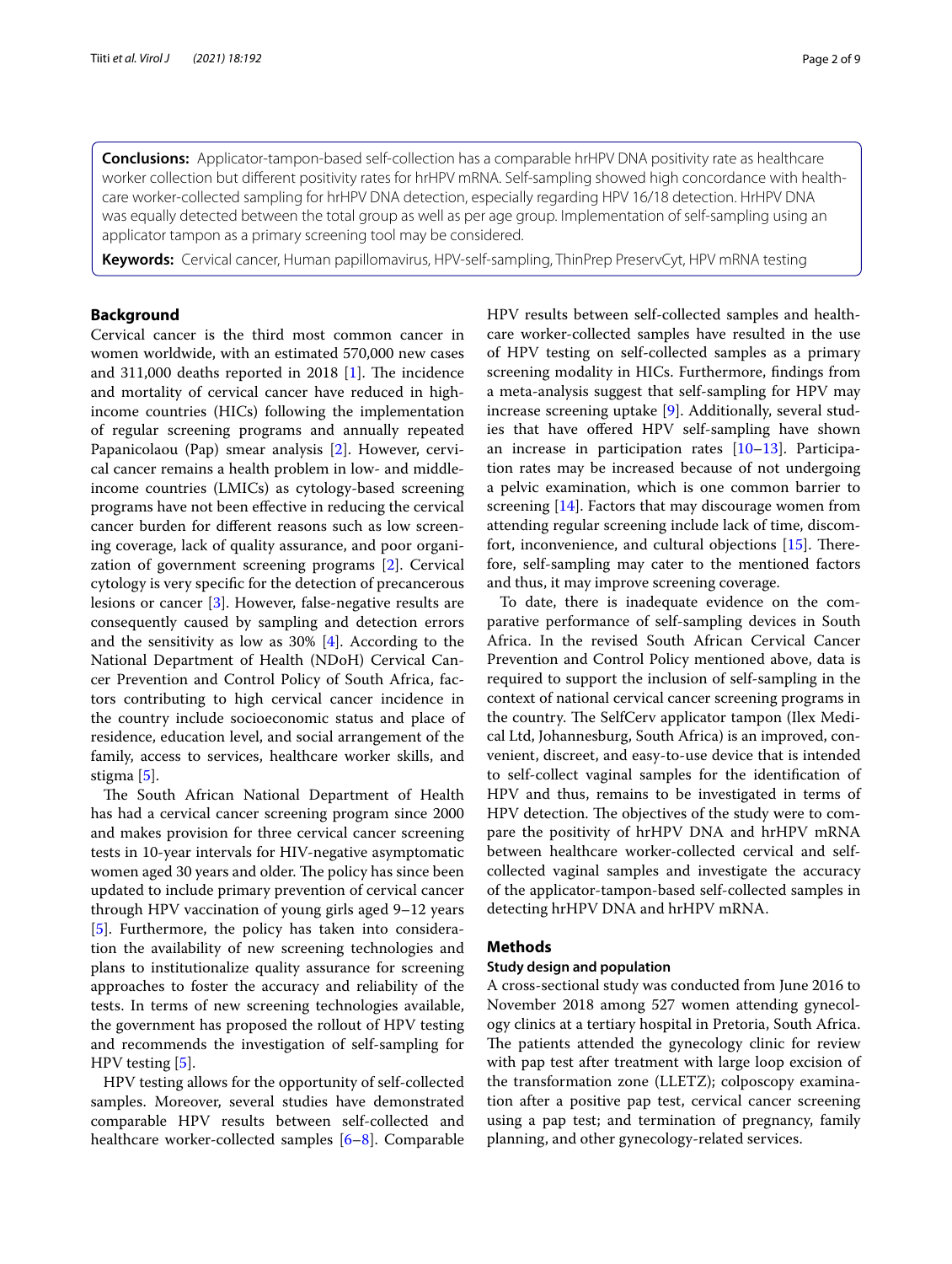# **Inclusion and exclusion criteria**

The study included women who were 18 years and older. Women who had undergone a complete hysterectomy or were going through their menstrual cycle at the time of the study were excluded.

#### **Specimen collection**

The study researcher explained the study and instructed participants on how to perform the applicator-tampon-based self-collection. Participants were handed a questionnaire to collect socio-demographic and clinical characteristics. Thereafter, participants were then instructed to fll in the questionnaire and leave out the questions on self-collection and only fll after both procedures were performed. The SelfCerv, a medium-sized applicator tampon, was used for self-collection. Briefy, consenting participants were individually taken to a private room and asked to collect a vaginal sample by inserting the applicator tampon into the vagina for two hours and return to the waiting room. After two hours, the participants were requested to remove the tampon and place the tampon in the provided specimen bottle solution that contained saline buffer, taking care not to touch the tampon with their hands.

Following self-collection, a healthcare worker then performed a pelvic examination. A sterile speculum was inserted to visualize the cervix and a broom-like collection device, Cervex Brush® Combi (Rovers Medical Devices, B.V., The Netherlands) was inserted and rotated two full turns clockwise. The brush containing endocervical cells was then rinsed in the ThinPrep PreservCyt Solution (Hologic Inc., Marlborough, United States of America) to dislodge cervical cells and discarded. Both samples were transported at room temperature to the HPV and STIs Training Centre for Africa at Sefako Makgatho Health Sciences University for analysis. A volume of 20 mL of TinPrep PreservCyt solution was added to the specimen bottle containing the applicator tampon upon arrival. The bottle is made such that it is easy to squeeze to remove the tampon, as the tampon string was already on the outside of the bottle. The bottle was swirled; the tampon was squeezed, removed, and discarded. The solution was thereafter, transferred into an empty ThinPrep vial and labelled.

# **Abbott RealTime High‑Risk HPV testing**

The Abbott RealTime High-Risk HPV assay (Abbott Molecular GmbH & Co. KG, Wiesbaden, Germany) is a real-time PCR assay that detects 14 hrHPV DNA (16, 18, 31, 33, 35, 39, 45, 51, 52, 56, 58, 59, 66 and 68) and genotypes only HPV types 16 and 18 from the other 12 hrHPV (non-HPV 16/18) types. A volume of 800  $\mu$ L of healthcare worker and self-collected samples was transferred into Abbott m2000 Master-Mix tubes, respectively, and loaded into the Abbott m2000sp (Sample Preparation) system for extraction using the mSample Preparation System DNA kit. Samples were then amplifed and hrHPV genotyped using the Abbott RealTime hrHPV on the Abbott m2000rt (RealTime) according to the manufacturer's instructions. The endogenous human beta-globin sequence was detected as sample validity control for cell adequacy. Results were reported as either positive or negative. Positive results were further described as HPV-16, HPV-18, or 'Other hrHPV'.

# **High‑risk HPV mRNA testing**

A total of 285 healthcare worker and/or self-collected paired samples tested positive for hrHPV on either sample (218 hrHPV self-collected positive and healthcare worker-collected positive, 32 hrHPV self-collected positive and healthcare worker-collected negative, and 35 hrHPV self-collected negative and healthcare worker positive) were tested for HPV mRNA. An aliquot of 1 mL was transferred from the TinPrep vial container to an Aptima Specimen Transfer tube containing the medium and tested using APTIMA® HPV assay *(*Hologic Gen-Probe, Inc., San Diego, Canada) according to the manufacturer's instructions. The APTIMA<sup>®</sup> HPV assay is a target amplifcation nucleic acid probe test for the in vitro qualitative detection of E6/E7 mRNA from 14 hrHPV types (16, 18, 31, 33, 35, 39, 45, 51, 52, 56, 58, 59, 66 and 68). The assay did not discriminate between the 14 high-risk types, and the assay results were interpreted based on the signal/cutoff ratio for the analyte.

# **Statistical analysis**

Prevalence estimates are presented with 95% confdence intervals. The overall hrHPV DNA and hrHPV mRNA detection rates between the two collection methods were compared. A p-value of 0.05 and less was considered statistically signifcant. Concordance was calculated, and a McNemar test for correlated proportions comparing the positive hrHPV and/or hrHPV mRNA of self-collected samples with the positive hrHPV and/or hrHPV mRNA of healthcare worker-collected samples for the total group as well as per age group was performed. All statistical analyses were performed using STATA version 14.1 (StataCorp, College Station, Texas).

# **Results**

## **Participant characteristics**

The mean  $(\pm$  standard deviation [SD]) age for enrolled women was 36.8 ( $\pm$ 11.0) years. The age of the participants ranged from 18 to 68 years. A greater proportion (32.6%) of participants were in the age group between 30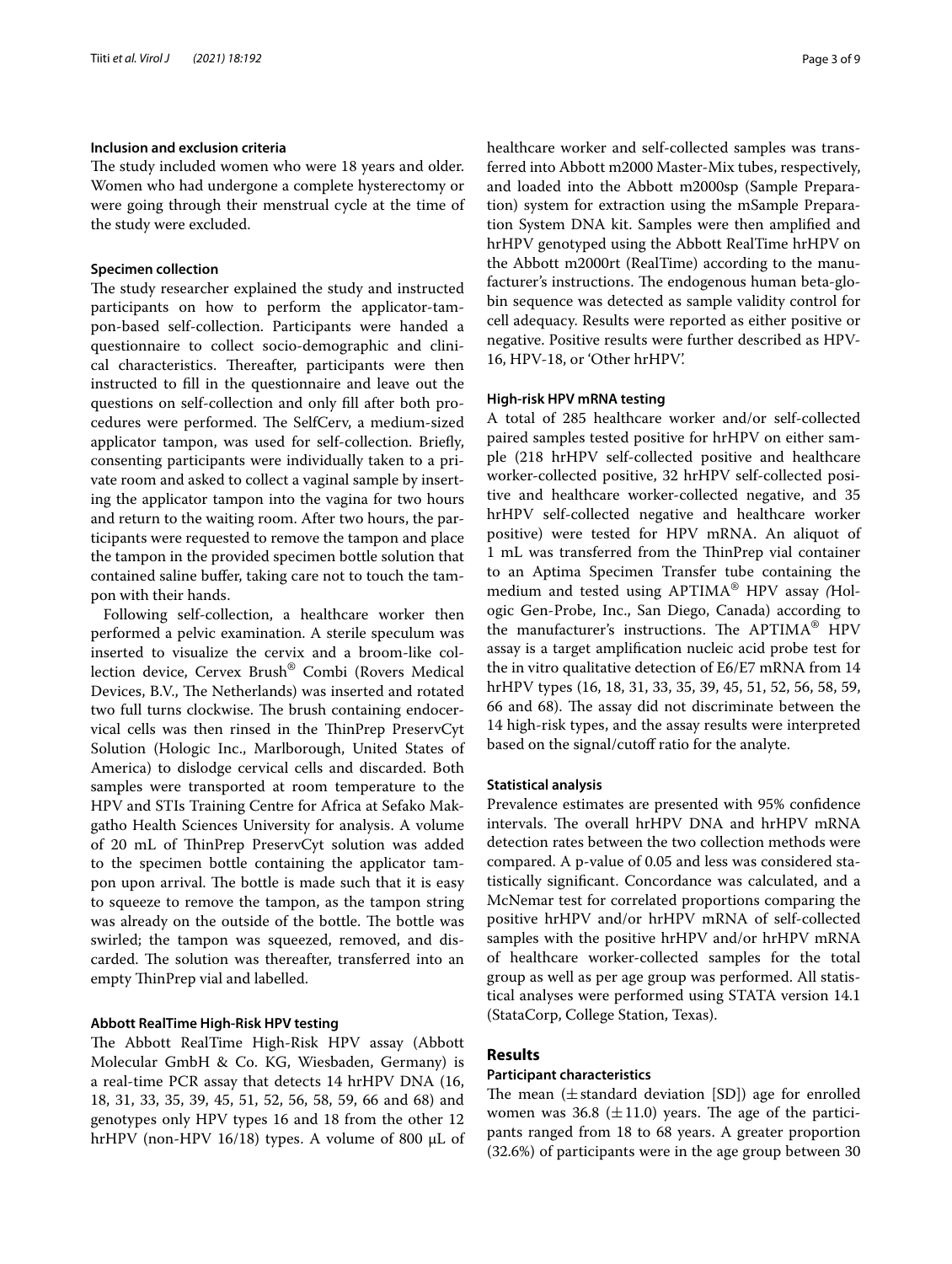<span id="page-3-0"></span>

| Table 1 Demographic characteristics of the study participants |  |
|---------------------------------------------------------------|--|
|---------------------------------------------------------------|--|

|                            | n              | %    |
|----------------------------|----------------|------|
| Age in years               |                |      |
| $18 - 29$                  | 151            | 28.7 |
| $30 - 39$                  | 172            | 32.6 |
| $40 - 49$                  | 121            | 23.0 |
| $50 - 59$                  | 61             | 11.6 |
| $\geq 60$                  | 19             | 3.6  |
| Unspecified                | 3              | 0.6  |
| Marital status             |                |      |
| Single                     | 354            | 67.2 |
| Married                    | 126            | 23.9 |
| Divorced/widowed/separated | 46             | 8.7  |
| Unspecified                | 1              | 0.2  |
| Employment status          |                |      |
| Employed                   | 237            | 45.0 |
| Unemployed                 | 289            | 54.8 |
| Unspecified                | 1              | 0.2  |
| Place of residence         |                |      |
| Rural                      | 12             | 2.3  |
| Semi-urban                 | 448            | 85.0 |
| Urban                      | 63             | 12.0 |
| Unspecified                | $\overline{4}$ | 0.8  |

and 39 years, followed by those aged less than 30 years (28.7%). Two-thirds (67.2%) of the participants were single and more than half  $(54.8%)$  were unemployed. The majority (85.0%) of the participants were from semiurban areas (Table [1](#page-3-0)).

# **HPV DNA detection**

Amplifable DNA extraction was successfully achieved on all healthcare worker-collected and self-collected samples as shown with a positive internal control. There was no statistical signifcant diference in the rate of positivity for hrHPV DNA between the healthcare worker-collected samples [48.0% (95% CI 43.7–52.4)] and self-collected samples [47.6%, 95% CI 43.3–52.0]], p-value=0.90. The overall concordance between self-collected samples and healthcare worker-collected samples was good (87.1%). The proportion of true positive self-collected samples was 86.2% (218/253; 95%CI, 81.3–90.2), while the proportion of true negative self-collected samples was 88.0% (241/274; 95% CI, 83.5–91.6) using the healthcare worker-collected samples as reference. The McNemar test for correlated proportions was not signifcant  $(p=0.9036)$ , indicating that the proportions are comparable (Table [2](#page-3-1)).

The hrHPV DNA detection rate in both healthcare worker-collected and self-collected samples decreased with increasing age from 57.0% in the age group  $\leq$  29 years, to 36.8% in the age group  $\geq$  60 years (Table [3\)](#page-3-2). The McNemar test for correlated proportions was not signifcant, indicating that the proportions are comparable between the age groups.

<span id="page-3-1"></span>**Table 2** Prevalence of hrHPV between self and healthcare worker-collected samples

|                                               |                    | Self-sampling      |                    | Total (%)   |
|-----------------------------------------------|--------------------|--------------------|--------------------|-------------|
|                                               |                    | hrHPV positive (%) | hrHPV negative (%) |             |
| Healthcare worker-sampling hrHPV positive (%) |                    | 218(41.4)          | 35(6.6)            | 253 (48.0)  |
|                                               | hrHPV negative (%) | 33(6.3)            | 241 (45.7)         | 274 (52.0)  |
|                                               | Total (%)          | 251 (47.6)         | 276 (52.4)         | 527 (100.0) |

McNemar test for correlated proportions comparing hrHPV positive portion of self-sampling with a positive portion of healthcare worker sampling, p=0.9036

<span id="page-3-2"></span>

|  |  | Table 3 Detection of hrHPV categorized by age group |
|--|--|-----------------------------------------------------|
|  |  |                                                     |

| Participants per<br>Age category<br>(in years)<br>age group | Healthcare worker-sampling |                    | Self-sampling      |                    | P-value*           |        |
|-------------------------------------------------------------|----------------------------|--------------------|--------------------|--------------------|--------------------|--------|
|                                                             |                            | hrHPV Positive (%) | hrHPV Negative (%) | hrHPV Positive (%) | hrHPV Negative (%) |        |
| $\leq$ 29                                                   | 151                        | 86 (57.0)          | 65(43.0)           | 86 (57.0)          | 65(43.0)           | 1.0000 |
| $30 - 39$                                                   | 172                        | 78 (45.3)          | 94 (54.7)          | 76 (44.2)          | 96(55.8)           | 0.8145 |
| $40 - 49$                                                   | 121                        | 59 (48.8)          | 62(51.2)           | 59 (48.8)          | 62(51.2)           | 1.0000 |
| $50 - 59$                                                   | 61                         | 23(37.7)           | 38(62.3)           | 23(37.7)           | 38(62.3)           | 1.0000 |
| $\geq 60$                                                   | 19                         | 7(36.8)            | 12(63.2)           | 7(36.8)            | 12 (63.2)          | 1.0000 |
| Unknown                                                     | 3                          |                    | 3(100.0)           | -                  | 3(100.0)           | 1.0000 |
| Total                                                       | 527                        | 253 (48.0)         | 274 (52.0)         | 251 (47.6)         | 276 (52.4)         | 0.9036 |

\*McNemar test for correlated proportions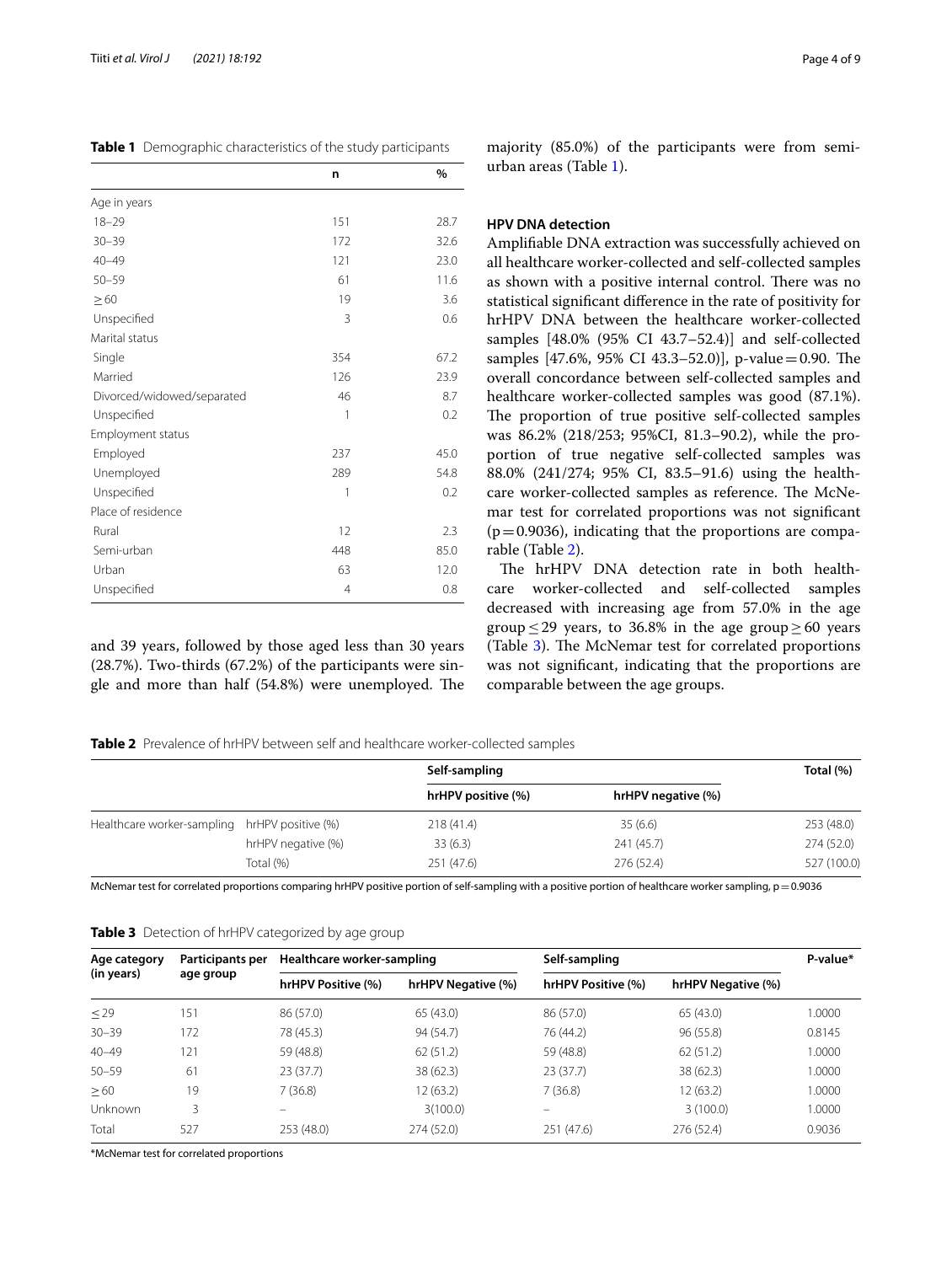# <span id="page-4-0"></span>**Table 4** Prevalence of HPV 16/18 and non-16/18 hrHPV

|                              | Self-sampling            |                          | Total (%)   |  |
|------------------------------|--------------------------|--------------------------|-------------|--|
|                              | HPV 16/18 positive       | HPV 16/18 negative       |             |  |
| HPV 16/18 positive (%)       | 68 (12.9)                | 13(2.5)                  | 81 (15.4)   |  |
| HPV 16/18 negative (%)       | 19(3.6)                  | 427 (81.0)               | 446 (84.6)  |  |
| Total (%)                    | 87 (16.5)                | 440 (83.5)               | 527 (100.0) |  |
|                              | Non-16/18 hrHPV positive | Non-16/18 hrHPV negative |             |  |
| Non-16/18 hrHPV positive (%) | 186 (35.3)               | 35(6.6)                  | 221 (41.9)  |  |
| Non-16/18 hrHPV negative (%) | 36(6.8)                  | 270(51.2)                | 306 (58.1)  |  |
| Total (%)                    | 222(42.1)                | 305 (57.9)               | 527 (100.0) |  |
|                              |                          |                          |             |  |

McNemar test for correlated proportions, HPV 16/18 positive samples,  $p=0.38$ 

McNemar test for correlated proportions non-16/18 hrHPV positive samples,  $p=1.0000$ 

# **HPV genotyping**

Table [4](#page-4-0) shows the results for HPV detection separating HPV16/18 from the 'Other hrHPV' types (non-HPV16/18). The concordance for HPV16/18 positives was 93.9%, with 16.5% of HPV 16/18 positives in selfsampling and 15.4% in healthcare worker sampling groups. For non-HPV 16/18, the concordance was 86.5%, with no diference between non-HPV16/18 positives in self-collected (42.1%) and healthcare worker-collected samples (41.9%). The McNemar test for correlated proportions was not signifcant for both HPV16 and/or 18 ( $p=0.38$ ) and non-HPV 16/18 positives ( $p=1.0000$ ), indicating that the proportions were comparable. Of the total healthcare worker-collected samples, 62 (11.8%) showed single or multiple infections with genotype HPV-16; 19 samples (3.6%) showed single or multiple infections with genotype HPV-18 excluding any coinfections with genotype HPV-16. In self-collected samples, 12.0% showed single or multiple infections with genotype HPV-16 and 4.6% of samples were positive with single or multiple infections with genotype HPV-18 (excluding coinfections with HPV-16). Thirty-six out of 71 discordant samples were positive for non-16/18 HPV genotype in self-collected samples and negative in healthcare worker-collected samples, and 35 samples were negative for non-16/18 HPV genotype in self-collected samples and positive in healthcare worker-collected samples.

#### **HPV mRNA detection**

Table [5](#page-4-1) illustrates the hrHPV mRNA prevalence of healthcare worker-collected and self-collected samples. There was a significant difference in the rate of positivity for hrHPV mRNA between healthcare worker- (78.6%, 95% CI 73.4–83.2) and self-collected samples (58.6%, 95% CI 52.6–64.4),  $p < 0.0001$ ). The overall concordance between self-collected samples and healthcare workercollected samples was 70.2%.

The McNemar test for correlated proportions was highly significant ( $p < 0.0001$ ), indicating that the proportions of hrHPV mRNA are not comparable, although this differed between age groups (Table [6](#page-5-0)). HrHPV mRNA increased with increasing age in women aged  $\leq$  29 to 49 years. Signifcant diferences were observed in women between the ages of 30–49 years.

# **Discussion**

HICs have been able to reduce cervical cancer incidence and mortality; however, LMICs continue to bear the burden of the disease  $[16]$ . Furthermore, in HICs, HPV as the primary test for cervical cancer screening has gradually

## <span id="page-4-1"></span>**Table 5** Prevalence of hrHPV mRNA between self-and healthcare worker-collected samples

|                            |                         | Self-sampling           |                         | Total (%)   |
|----------------------------|-------------------------|-------------------------|-------------------------|-------------|
|                            |                         | hrHPV mRNA positive (%) | hrHPV mRNA negative (%) |             |
| Healthcare worker-sampling | hrHPV mRNA positive (%) | 153 (53.7)              | 71 (24.9)               | 224(78.6)   |
|                            | hrHPV mRNA negative (%) | 14(4.9)                 | 47 (16.5)               | 61(21.4)    |
|                            | Total (%)               | 167(58.6)               | 118 (41.4)              | 285 (100.0) |

McNemar test for correlated proportions comparing hrHPV positive portion of self-sampling with a positive portion of healthcare worker sampling,  $p = < 0.0001$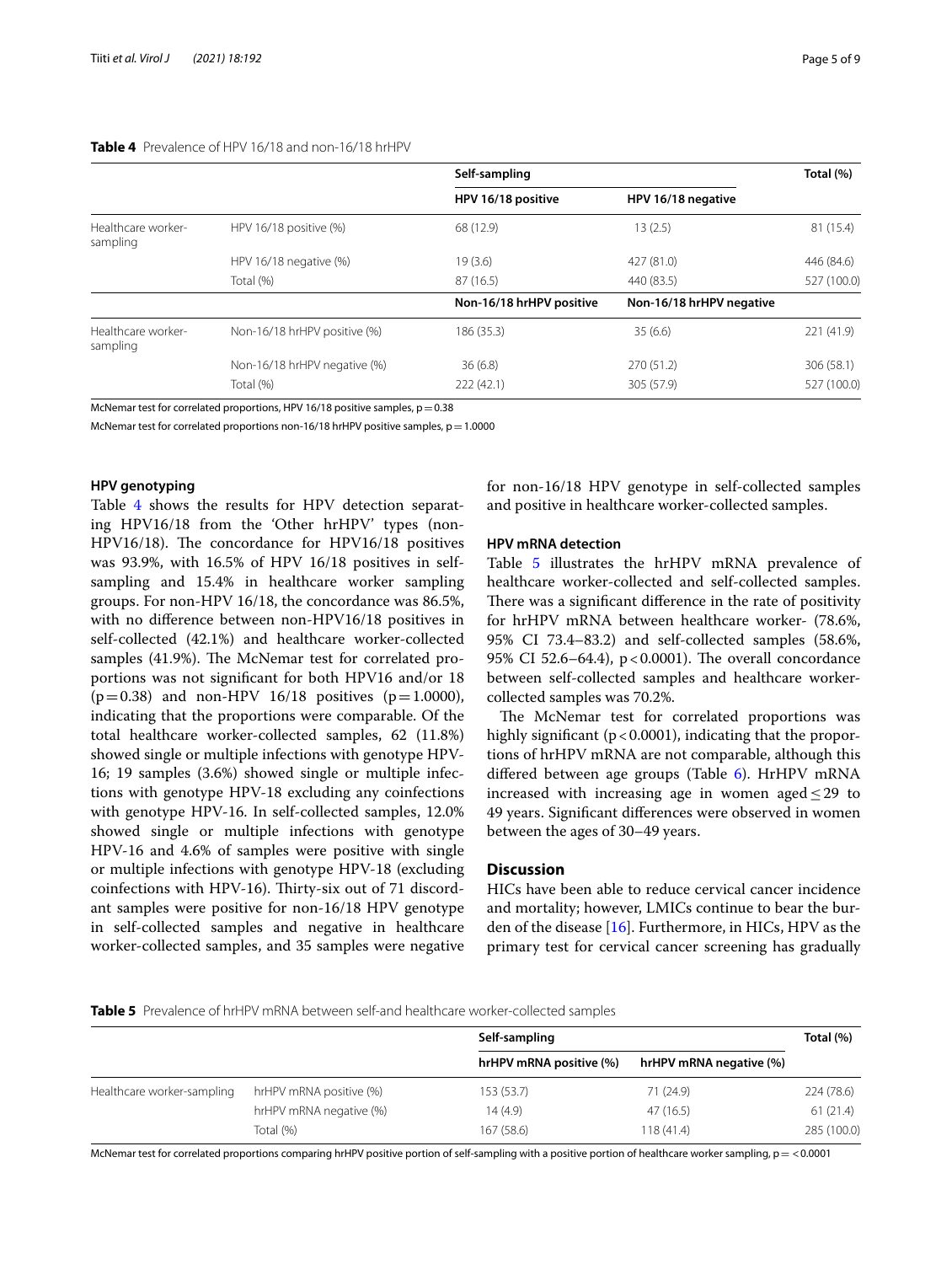| Age category (in<br>years) | Participants per age<br>group | Healthcare worker-sampling |                            | Self-sampling              |                            | P-value* |
|----------------------------|-------------------------------|----------------------------|----------------------------|----------------------------|----------------------------|----------|
|                            |                               | hrHPV mRNA<br>Positive (%) | hrHPV mRNA<br>Negative (%) | hrHPV mRNA<br>Positive (%) | hrHPV mRNA<br>Negative (%) |          |
| $\leq$ 29                  | 99                            | 64 (64.6)                  | 35 (35.4)                  | 53 (53.5)                  | 46 (46.5)                  | 0.0614   |
| $30 - 39$                  | 84                            | 70 (83.3)                  | 14 (16.7)                  | 52 (61.9)                  | 32 (38.1)                  | 0.0001   |
| $40 - 49$                  | 67                            | 61(91.0)                   | 6(9.0)                     | 41(61.2)                   | 26 (38.8)                  | < 0.0001 |
| $50 - 59$                  | 28                            | 23(82.1)                   | 5(17.9)                    | 16(57.1)                   | 12 (42.9)                  | 0.0654   |
| $\geq 60$                  |                               | 6(85.7)                    | 1(14.3)                    | 5(71.4)                    | 2(28.6)                    | 1.0000   |
| Total                      | 285                           | 224(78.6)                  | 61(21.4)                   | 167 (58.6)                 | 118(41.4)                  | < 0.0001 |

#### <span id="page-5-0"></span>**Table 6** Detection of hrHPV mRNA categorized by age group

\*McNemar test for correlated proportions

been introduced [\[17\]](#page-7-13). Although HPV testing can be done using a self-collected specimen (self-sampling), which can potentially improve the uptake of screening in LMICs, challenges such as autonomy, cost, and limited health care resources need to be addressed [\[18\]](#page-7-14). Regardless of the challenges of introducing HPV testing, it is important to evaluate the opportunities for introducing HPV testing as the primary screening method in LMICs. In Sub-Saharan Africa, particularly South Africa, the majority of studies have investigated women's perceptions, acceptability, and preference of HPV self-sampling [[19–](#page-7-15)[23](#page-7-16)] in comparison to healthcare worker sampling. However, studies comparing the detection rate of HPV between healthcare worker-collected- and self-collected samples in LMICs are limited. Moreover, the majority of studies have focused on comparing healthcare workercollected and self-collected samples for HPV DNA detection [[7,](#page-7-17) [8](#page-7-6), [24](#page-7-18)[–26](#page-7-19)] than HPV mRNA detection.

This study aimed to compare the positivity of hrHPV DNA and hrHPV mRNA between healthcare workercollected and self-collected samples and investigate the accuracy of the applicator-tampon-based self-collected samples in detecting hrHPV DNA and hrHPV mRNA. Although healthcare worker-collected samples detected two more hrHPV DNA positives than self-collected samples, the study found no statistical diference in the hrHPV DNA positivity rate between the two collection methods. Comparable to previous studies, similar fndings have been reported [\[27,](#page-7-20) [28\]](#page-7-21). However, several studies have reported a slightly high HPV detection rate in self-collected samples than healthcare worker-collected samples  $[7, 25, 29, 30]$  $[7, 25, 29, 30]$  $[7, 25, 29, 30]$  $[7, 25, 29, 30]$  $[7, 25, 29, 30]$  $[7, 25, 29, 30]$  $[7, 25, 29, 30]$ . The differences in the detection rates between both samples may be attributed to the different self-sampling devices and HPV testing methods used. Studies that have used brush self-samplers (Evalyn brush, Dacron swab, and cytobrush), which mainly collect cervical and vaginal cells, have shown a higher detection rate. In addition, some of the studies that have reported a higher detection rate for HPV DNA have used testing platforms that detect more than 14 HPV types compared to the platform used in the current study. Furthermore, the McNemar test for correlated proportions did not indicate a diference in hrHPV positivity among the age categories. Although there are limited studies that have reported the accuracy of hrHPV detection stratifed by age between healthcare worker-collected and self-collected samples, Ketelaars et al. indicated differing proportions between age groups using an Evalyn brush with the Roche Cobas 4800 hrHPV test [[30\]](#page-8-0).

The most oncogenic hrHPV genotypes are HPV-16 and HPV-18, reported in more than 70% of all cervical can-cer cases [[31\]](#page-8-1). Therefore, the detection of HPV-16 and/ or HPV-18 identifes women at the greatest risk of highgrade lesions  $[32]$ . The Abbott m2000 system makes a distinction between non-16/18 HPV (31, 33, 35, 39, 45, 51, 52, 56, 58, 59, 66, and 68) and HPV-16 and HPV-18. In this study, HPV-16 and HPV-18 were equally detected in healthcare worker-collected and self-collected samples. Non-HPV-16/18 (Other hrHPV genotypes) were equally detected in both methods with the self-collection detecting one more sample compared to the health worker collection. Previous studies have reported similar findings  $[7, 8]$  $[7, 8]$  $[7, 8]$  $[7, 8]$ . The discordance between healthcare worker-collected and self-collected samples was not notable for non-HPV-16/HPV-18. In contrast, Ketelaars et al. reported a notable discordance for non-HPV-16/18 positive samples in the self-sampling group versus negative samples in the healthcare worker-collected group [[30\]](#page-8-0).

As indicated in the methods and results, not all 527 were tested for hrHPV mRNA, only samples that were positive in either healthcare worker-collected and/or self-collected samples were tested. It is acknowledged that this may have introduced bias in terms of samples selected, which may have infuenced the results. However, the number of hrHPV DNA discordant samples was not diferent between healthcare worker-collected and self-collected samples. Therefore, the significant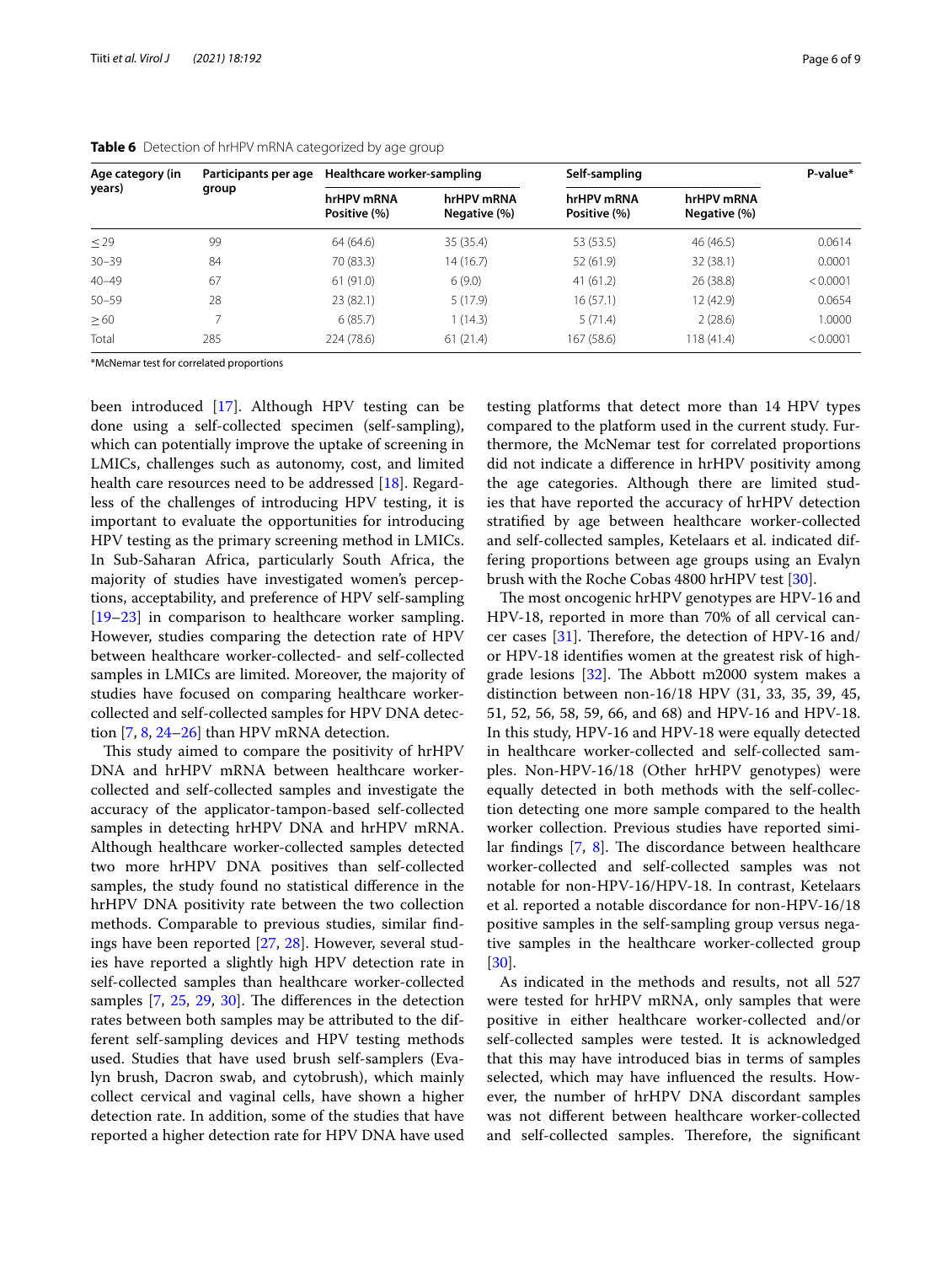diference observed in hrHPV mRNA positivity rate between healthcare worker-collected and self-collected samples might be a true refection of the results, which shows that healthcare worker-collected samples have an increased detection rate for hrHPV mRNA. Similar to previous studies, healthcare worker-collected samples have a high detection rate compared to self-collected samples [\[33](#page-8-3), [34](#page-8-4)]. Our findings are different from those reported by Adamson et al. who found no diference in the rate of positivity between the two collection methods [[35\]](#page-8-5). It is uncertain if the positivity rate diferences reported by Adamson et al. and in our study may be due to the technicality of the tampons, an applicator tampon was used in the current study compared to a non-applicator tampon used in Adamson et al. study. The order of sample collection was also diferent as self-collection was performed frst in the current study compared to Adamson et al. who collected healthcare worker samples frst  $[35]$  $[35]$ . The discrepancy may also be explained by incorrectly collected self-samples, incorrect transfer or storage of the samples, and an inadequate amount of cells, which may lead to the lower sensitivity of vaginal HPV self-sampling. South African studies have used the non-applicator tampon device  $[22, 29, 35, 36]$  $[22, 29, 35, 36]$  $[22, 29, 35, 36]$  $[22, 29, 35, 36]$  $[22, 29, 35, 36]$  $[22, 29, 35, 36]$  $[22, 29, 35, 36]$  hence, women in the general population are more familiar with the non-applicator tampons compared to the applicator tampon used in this study.

Seventy-one (24.9%) of the samples which tested negative for hrHPV in self-collected samples, tested positive in the healthcare worker-collected samples. The lower positivity rate observed in self-collected samples might be due to HPV mRNA quantities being below the analytical sensitivity of the Aptima assay due to the insufficient amount of cells, as the applicator tampon might have not collected sufficient cells from the transformation zone. A true diference was observed in women aged between 30–39 and 40–49 years. Considering a signifcant diference in the detection of hrHPV mRNA in self-collected samples compared to healthcare worker-collected samples and consequently, hrHPV mRNA possibly being a more accurate and specifc screening tool to detect women at higher risk of cervical cancer development, it would be interesting to investigate measures to increase the positivity rate in self-collected samples. Hence, a different protocol on previously negative hrHPV mRNA self-collected samples has been trialled by Borgfeldt and Forslund [[37\]](#page-8-7). An additional step (90℃ for 1 h) on specimens stored in the Aptima media has been investigated and shown to return a positive result to a previously negative sample  $[37]$  $[37]$ . Therefore, HPV mRNA-based studies are needed to investigate if the mRNA amplifcation process in self-collected vaginal samples is associated with lower detection rates. Caution in the interpretation of the fndings of the study concerning the study's limitations would include the fact that 242 samples were excluded for hrHPV mRNA testing. Our population being a highrisk population, the results may not be generalizable to the whole population.

## **Conclusions**

Self-sampling with the SelfCerv applicator tampon compared with the Abbott m2000 analyzer showed a high concordance and comparable hrHPV detection as in healthcare worker-collected samples, especially regarding HPV 16/18 detection. More non-16/18 HPV genotype infections were detected with self-sampling than healthcare worker sampling. Self-collected samples demonstrated a lower positivity rate for the detection of hrHPV mRNA. HPV DNA self-sampling using the Self-Cerv applicator tampon in women attending gynecology clinics as a primary screening tool may be considered.

#### **Abbreviations**

HPV: Human papillomavirus; Hr-HPV: High-risk Human papillomavirus; LLETZ: Large loop excision of the transformation zone; CI: Confdence interval.

#### **Acknowledgements**

The authors would like to thank the doctors, nurses, and women who have participated in this study.

#### **Authors' contributions**

TAT, RLL, SGS, JB, and IB were responsible for the conception and design of the study. TAT, TLM, VVN, KAM were responsible for specimen collection, specimen storage, and performing the experiments for the study. TAT and RLL performed data analysis. TAT wrote the frst draft of the paper with the contribution of RLL and JB. All authors were actively involved in interpreting the data, revising the manuscript, and approved the fnal version of the manuscript to be submitted. All authors read and approved the fnal manuscript.

#### **Funding**

This work was supported in part by Poliomyelitis Research Foundation and National Research Foundation. This work was funded by the SMU Research development grant, the National Health Laboratory Service (NHLS) Research Trust (GRANT004\_94740), and Flemish Government- Flemish Interuniversity Council (VLIR-IUC) (VLIR-UOS ZIUS2015AP021).

#### **Availability of data and materials**

The datasets used and analyzed during the current study are available from the corresponding author on reasonable request.

#### **Declarations**

#### **Ethics approval and consent to participate**

The Research Ethics Committee of Sefako Makgatho Health Sciences approved the study protocol (Ref: SMUREC/M/279/2019: PG). Women provided written informed consent.

#### **Consent for publication**

Not applicable.

#### **Competing interests**

The authors declare that they have no competing interests.

#### **Author details**

<sup>1</sup> Department of Virological Pathology, Sefako Makgatho Health Sciences University, Pretoria, South Africa. <sup>2</sup> Laboratory of Cell Biology and Histology, Faculty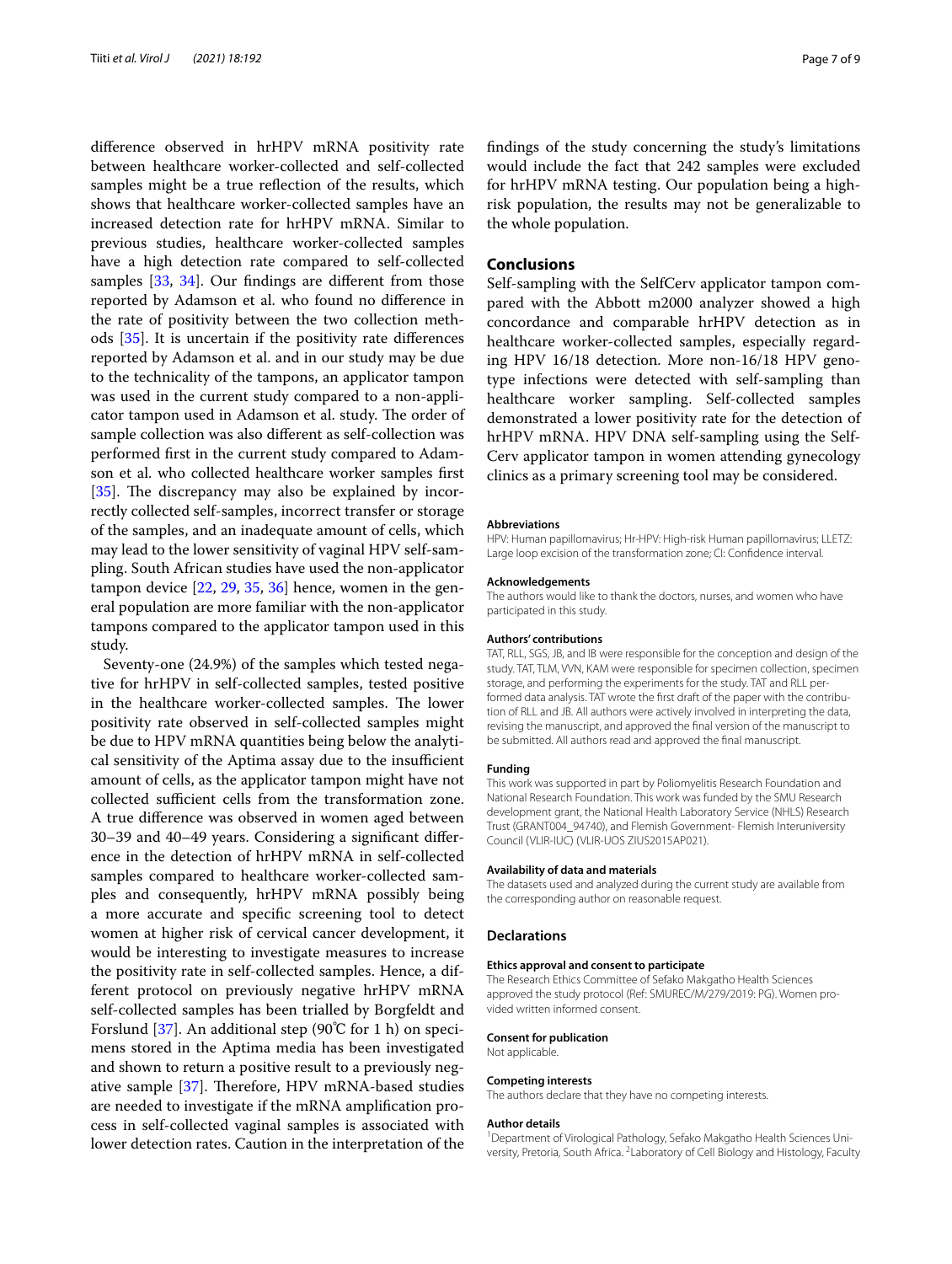of Medicine and Health Sciences, University of Antwerp, Antwerpen, Belgium. 3 <sup>3</sup> South African Vaccination and Immunization Centre, Sefako Makgatho Health Sciences University, Pretoria, South Africa. <sup>4</sup> Algemeen Medisch Laboratorium (AML), Sonic Healthcare, Antwerpen, Belgium. <sup>5</sup>National Health Laboratory Service/Department of Virological Pathology, Sefako Makgatho Health Sciences University, Pretoria, South Africa. <sup>6</sup>Department of Anatomical Pathology, Sefako Makgatho Health Sciences University, Pretoria, South Africa.

# Received: 14 June 2021 Accepted: 16 September 2021

#### **References**

- <span id="page-7-0"></span>1. Bruni L, Albero G, Serrano B, Mena M, Gómez D, Muñoz J, Bosch FX, de Sanjosé S. ICO/IARC Information Centre on HPV and Cancer (HPV Information Centre). Human papillomavirus and related diseases in the world. Summary Report 17 June 2019. [https://www.hpvcentre.net/statistics/](https://www.hpvcentre.net/statistics/reports/XWX.pdf) [reports/XWX.pdf](https://www.hpvcentre.net/statistics/reports/XWX.pdf). Accessed 3 Jan 2021.
- <span id="page-7-1"></span>2. Sankaranarayanan R. Screening for cancer in low-and middle-income countries. Ann Glob Health. 2014;80(5):412–7. [https://doi.org/10.1016/j.](https://doi.org/10.1016/j.aogh.2014.09.014) [aogh.2014.09.014](https://doi.org/10.1016/j.aogh.2014.09.014).
- <span id="page-7-2"></span>3. Sankaranarayanan R, Budukh AM, Rajkumar R. Efective screening programmes for cervical cancer in low-and middle-income developing countries. Bull World Health Organ. 2001;79:954–62.
- <span id="page-7-3"></span>4. Nanda K, McCrory D, Myers E, Bastian L, Hasselblad V, Hickey J, Matchar D. Accuracy of the Papanicolaou test in screening for and follow-up of cervical cytologic abnormalities: a systematic review. Ann Intern Med. 2000;132(10):810–9. [https://doi.org/10.7326/0003-4819-132-10-20000](https://doi.org/10.7326/0003-4819-132-10-200005160-00009) [5160-00009.](https://doi.org/10.7326/0003-4819-132-10-200005160-00009)
- <span id="page-7-4"></span>5. National Department of Health. Cervical Cancer Prevention and Control Policy. Pretoria, 2017. [https://extranet.who.int/ncdccs/Data/ZAF\\_B5\\_cervi](https://extranet.who.int/ncdccs/Data/ZAF_B5_cervical%20cancer%20policy.pdf) [cal%20cancer%20policy.pdf.](https://extranet.who.int/ncdccs/Data/ZAF_B5_cervical%20cancer%20policy.pdf) Accessed 3 Jan 2021.
- <span id="page-7-5"></span>6. Dijkstra MG, Heideman DA, van Kemenade FJ, Hogewoning KJ, Hesselink AT, Verkuijten MC, van Baal WM, Nieuwenhuyzen-de Boer GM, Snijders PJ, Meijer CJ. Brush-based self-sampling in combination with GP5+/6+-PCRbased hrHPV testing: high concordance with physician-taken cervical scrapes for HPV genotyping and detection of high-grade CIN. J Clin Virol. 2012;54(2):147–51. [https://doi.org/10.1016/j.jcv.2012.02.022.](https://doi.org/10.1016/j.jcv.2012.02.022)
- <span id="page-7-17"></span>7. Tranberg M, Jensen JS, Bech BH, Blaakær J, Svanholm H, Andersen B. Good concordance of HPV detection between cervico-vaginal selfsamples and general practitioner-collected samples using the Cobas 4800 HPV DNA test. BMC Infect Dis. 2018;18(1):348. [https://doi.org/10.](https://doi.org/10.1186/s12879-018-3254-y) [1186/s12879-018-3254-y](https://doi.org/10.1186/s12879-018-3254-y).
- <span id="page-7-6"></span>8. Phoolcharoen N, Kantathavorn N, Krisorakun W, Sricharunrat T, Teerayathanakul N, Taepisitpong C, Sornsamdang G, Krongthong W, Saeloo S. Agreement of self-and physician-collected samples for detection of highrisk human papillomavirus infections in women attending a colposcopy clinic in Thailand. BMC Res Notes. 2018;11(1):1–5. [https://doi.org/10.1186/](https://doi.org/10.1186/s13104-018-3241-9) [s13104-018-3241-9.](https://doi.org/10.1186/s13104-018-3241-9)
- <span id="page-7-7"></span>9. Yeh PT, Kennedy CE, De Vuyst H, Narasimhan M. Self-sampling for human papillomavirus (HPV) testing: a systematic review and metaanalysis. BMJ Glob Health. 2019;4(3): e001351. [https://doi.org/10.1136/](https://doi.org/10.1136/bmjgh-2018-001351) [bmjgh-2018-001351.](https://doi.org/10.1136/bmjgh-2018-001351)
- <span id="page-7-8"></span>10. Wikström I, Lindell M, Sanner K, Wilander E. Self-sampling and HPV testing or ordinary Pap-smear in women not regularly attending screening: a randomised study. Br J Cancer. 2011;105(3):337–9. [https://doi.org/10.](https://doi.org/10.1038/bjc.2011.236) [1038/bjc.2011.236](https://doi.org/10.1038/bjc.2011.236).
- 11. Gök M, van Kemenade FJ, Heideman DA, Berkhof J, Rozendaal L, Spruyt JW, Beliën JA, Babovic M, Snijders PJ, Meijer CJ. Experience with high-risk human papillomavirus testing on vaginal brush-based self-samples of non-attendees of the cervical screening program. Int J Cancer. 2012;130(5):1128–35.<https://doi.org/10.1002/ijc.26128>.
- 12. Sancho-Garnier H, Tamalet C, Halfon P, Leandri FX, Retraite LL, Djoufelkit K, Heid P, Davies P, Piana L. HPV self-sampling or the Pap-smear: a randomized study among cervical screening nonattenders from lower socioeconomic groups in France. Int J Cancer. 2013;133(11):2681–7. [https://doi.org/10.1002/ijc.28283.](https://doi.org/10.1002/ijc.28283)
- <span id="page-7-9"></span>13. Broberg G, Gyrd-Hansen D, Miao Jonasson J, Ryd ML, Holtenman M, Milsom I, Strander B. Increasing participation in cervical cancer screening: ofering a HPV self-test to long-term non-attendees as part of RACOMIP,

a Swedish randomized controlled trial. Int J Cancer. 2014;134(9):2223–30. [https://doi.org/10.1002/ijc.28545.](https://doi.org/10.1002/ijc.28545)

- <span id="page-7-10"></span>14. Howard M, Lytwyn A, Lohfeld L, Redwood-Campbell L, Fowler N, Karwalajtys T. Barriers to acceptance of self-sampling for human papillomavirus across ethnolinguistic groups of women. Can J Public Health. 2009;100(5):365–9. <https://doi.org/10.1007/BF03405272>.
- <span id="page-7-11"></span>15. Petignat P, Vassilakos P. Is it time to introduce HPV self-sampling for primary cervical cancer screening. JNCI J Natl Cancer Inst. 2012;104:166–7. [https://doi.org/10.1093/jnci/djr544.](https://doi.org/10.1093/jnci/djr544)
- <span id="page-7-12"></span>16. Adedimeji A, Ajeh R, Pierz A, Nkeng R, Fuhngwa N, Nsame D, Nji M, Dzudie A, Anastos KM, Castle PE. Challenges and opportunities associated with cervical cancer screening programs in a low income, high HIV prevalence context. BMC Womens Health. 2021;21(1):1–4. [https://doi.org/](https://doi.org/10.1186/s12905-021-01211-w) [10.1186/s12905-021-01211-w.](https://doi.org/10.1186/s12905-021-01211-w)
- <span id="page-7-13"></span>17. Cubie HA, Campbell C. Cervical cancer screening—the challenges of complete pathways of care in low-income countries: focus on Malawi. Womens Health. 2020. [https://doi.org/10.1177/1745506520914804.](https://doi.org/10.1177/1745506520914804)
- <span id="page-7-14"></span>18. Defo VF, Domgue JF. Why consider self-sampling for cervical cancer screening in low-and middle-income countries? AMA J Ethics. 2020;22(2):116–25. <https://doi.org/10.1001/amajethics.2020.116>.
- <span id="page-7-15"></span>19. Rositch AF, Gatuguta A, Choi RY, Guthrie BL, Mackelprang RD, Bosire R, Manyara L, Kiarie JN, Smith JS, Farquhar C. Knowledge and acceptability of pap smears, self-sampling and HPV vaccination among adult women in Kenya. PLoS ONE. 2012;7(7): e40766. [https://doi.org/10.1371/journal.](https://doi.org/10.1371/journal.pone.0040766) [pone.0040766](https://doi.org/10.1371/journal.pone.0040766).
- 20. Mahomed K, Evans D, Sauls C, Richter K, Smith J, Firnhaber C. Human papillomavirus (HPV) testing on self-collected specimens: perceptions among HIV positive women attending rural and urban clinics in South Africa. Pan Afr Med J. 2014. [https://doi.org/10.11604/pamj.2014.17.189.](https://doi.org/10.11604/pamj.2014.17.189.3454) [3454](https://doi.org/10.11604/pamj.2014.17.189.3454).
- 21. Broquet C, Triboullier D, Untiet S, Schafer S, Petignat P, Vassilakos P. Acceptability of self-collected vaginal samples for HPV testing in an urban and rural population of Madagascar. Afr Health Sci. 2015;15(3):755– 61. <https://doi.org/10.4314/ahs.v15i3.8>.
- <span id="page-7-24"></span>22. Saidu R, Moodley J, Tergas A, Momberg M, Boa R, Wright T, Campbell S, Svanholm-Barrie C, Persing D, Kuhn L, Denny L, et al. South African women's perspectives on self-sampling for cervical cancer screening: A mixed-methods study. S Afri Med J. 2019;109(1):47–52. [https://doi.org/10.](https://doi.org/10.7196/SAMJ.2018.v109i1.13278) [7196/SAMJ.2018.v109i1.13278.](https://doi.org/10.7196/SAMJ.2018.v109i1.13278)
- <span id="page-7-16"></span>23. Kohler RE, Elliott T, Monare B, Moshashane N, Ramontshonyana K, Chatterjee P, et al. HPV self-sampling acceptability and preferences among women living with HIV in Botswana. Int J Gynecol Obstet. 2019;147(3):332–8. <https://doi.org/10.1002/ijgo.12963>.
- <span id="page-7-18"></span>24. Obiri-Yeboah D, Adu-Sarkodie Y, Djigma F, Hayfron-Benjamin A, Abdul L, Simpore J, Mayaud P. Self-collected vaginal sampling for the detection of genital human papillomavirus (HPV) using care HPV among Ghanaian women. BMC Womens Health. 2017;17(1):1–6. [https://doi.org/10.1186/](https://doi.org/10.1186/s12905-017-0448-1) [s12905-017-0448-1.](https://doi.org/10.1186/s12905-017-0448-1)
- <span id="page-7-22"></span>25. Haile EL, Cindy S, Ina B, Belay G, geertruyden Jean-Pierre V, Sharon R, Lisbeth LR, Paul BJ. HPV testing on vaginal/cervical nurse-assisted selfsamples versus clinician-taken specimens and the HPV prevalence, in Adama Town, Ethiopia. Medicine. 2019;98(35):e16970. [https://doi.org/10.](https://doi.org/10.1097/MD.0000000000016970) [1097/MD.0000000000016970](https://doi.org/10.1097/MD.0000000000016970).
- <span id="page-7-19"></span>26. Onuma T, Kurokawa T, Shinagawa A, Chino Y, Yoshida Y. Evaluation of the concordance in HPV type between self-and physician-collected samples using a brush-based device and a PCR-based HPV DNA test in Japanese referred patients with abnormal cytology or HPV infection. Int J Clin Oncol. 2020;25(10):1854–60. [https://doi.org/10.1007/](https://doi.org/10.1007/s10147-020-01727-5) [s10147-020-01727-5](https://doi.org/10.1007/s10147-020-01727-5).
- <span id="page-7-20"></span>27. Williams DL, Hagensee M, Gao R, Barnhill D, Fontham ET. The accuracy and validity of HPV testing through self-collection with tampons for cervical cancer screening. Transl Cancer Res. 2016;5:S993–9.
- <span id="page-7-21"></span>28. Esber A. Feasibility, validity and acceptability of self-collected samples for human papillomavirus (HPV) testing in rural Malawi. Malawi Med J. 2018;30(2):61–6. <https://doi.org/10.4314/mmj.v30i2.2>.
- <span id="page-7-23"></span>29. Jones HE, Allan BR, van De Wijgert JH, Altini L, Taylor SM, de Kock A, Coetzee N, Williamson AL. Agreement between self-and clinician-collected specimen results for detection and typing of high-risk human papillomavirus in specimens from women in Gugulethu. S Afr J Clin Microbiol. 2007;45(6):1679–83. <https://doi.org/10.1128/JCM.02369-06>.